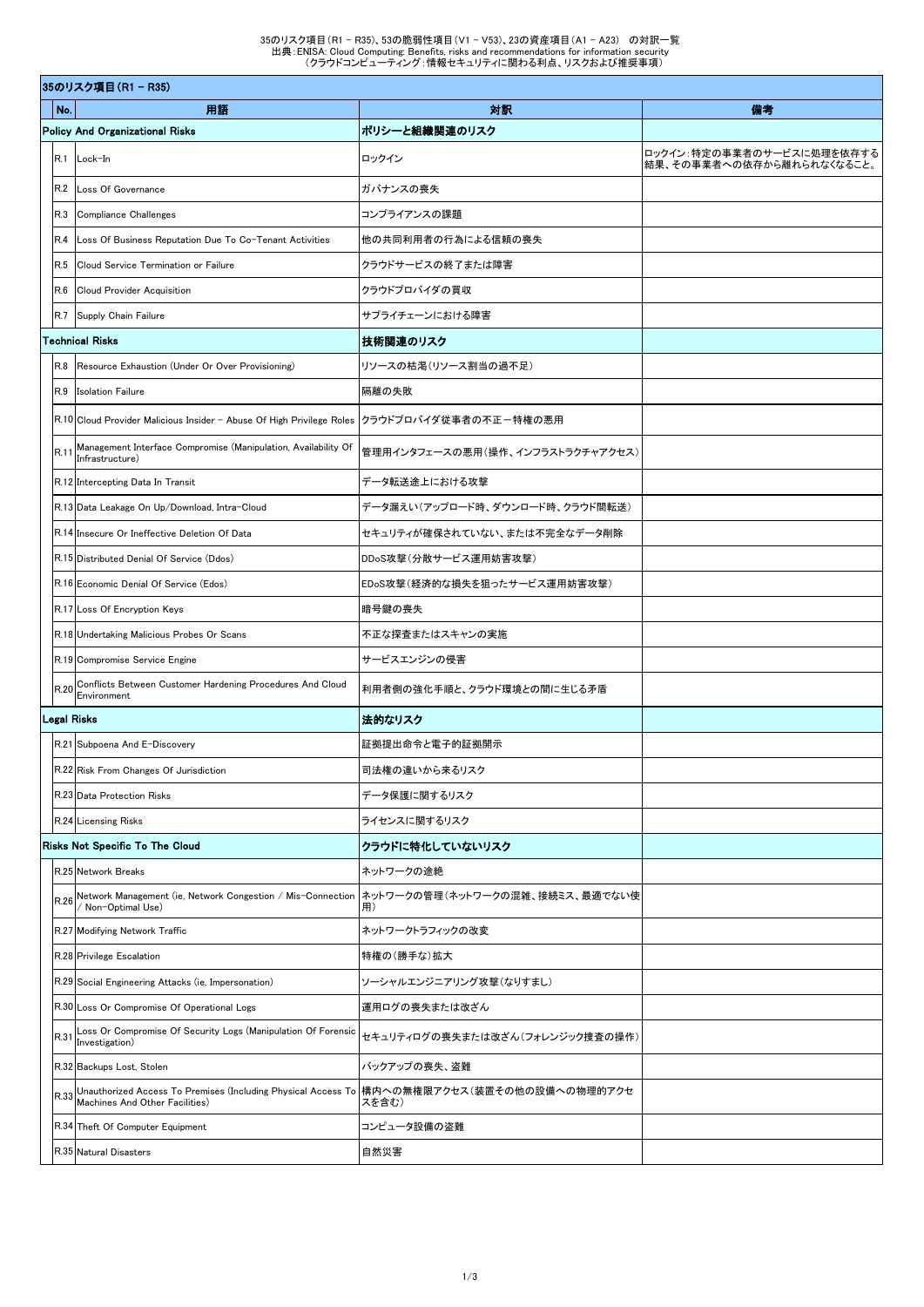|                 | 53の脆弱性項目(V1 – V53)                                                                      |                                         |                                                                                                        |
|-----------------|-----------------------------------------------------------------------------------------|-----------------------------------------|--------------------------------------------------------------------------------------------------------|
| No.             | 用語                                                                                      | 对訳                                      | 備考                                                                                                     |
|                 | Vulnerabilities Specific To Cloud                                                       | クラウドに特化した脆弱性                            |                                                                                                        |
| V1              | <b>AAA Vulnerabilities</b>                                                              | AAAの脆弱性                                 | AAA (authentication, authorisation and accounting) :認<br>証、認可および課金管理                                   |
| V2              | <b>User Provisioning Vulnerabilities</b>                                                | ユーザプロビジョニングの脆弱性                         | プロビジョニング:システムリソース等を顧客のニーズに<br>応じて提供するプロセス。システム使用権限をユーザ<br>に割り当てるこをと意味する場合や、そのような割当の<br>変更管理を意味する場合もある。 |
| V3              | User De-Provisioning Vulnerabilities                                                    | ユーザプロビジョニング削除の脆弱性                       |                                                                                                        |
| V <sub>4</sub>  | Remote Access To Management Interface                                                   | 管理用インターフェースへのリモートアクセス                   |                                                                                                        |
| V <sub>5</sub>  | <b>Hypervisor Vulnerabilities</b>                                                       | ハイパーバイザの脆弱性                             |                                                                                                        |
| V6              | Lack Of Resource Isolation                                                              | リソース分離の欠如                               |                                                                                                        |
| V <sub>7</sub>  | Lack Of Reputational Isolation                                                          | 不信の伝播に対する隔離の欠如                          |                                                                                                        |
| V8              | Communication Encryption Vulnerabilities                                                | 通信路暗号の脆弱性                               |                                                                                                        |
| V9              | Lack Of Or Weak Encryption Of Archives And Data In Transit                              | アーカイブおよび転送中のデータの暗号化の強度不足または未<br>実施      |                                                                                                        |
|                 | V10 Impossibility Of Processing Data In Encrypted Form                                  | 暗号化状態でのデータ処理が不可能であること                   |                                                                                                        |
|                 | V11 Poor Key Management Procedures                                                      | 不適切な鍵管理手順                               |                                                                                                        |
|                 | V12 Key Generation: Low Entropy For Random Number Generation                            | 乱数生成器への低エントロピーの入力                       |                                                                                                        |
|                 | V13 Lack Of Standard Technologies And Solutions                                         | 技術とソリューションにおける標準の欠如                     |                                                                                                        |
|                 | V14 No Source Escrow Agreement                                                          | ソースコードエスクロー(預託)契約の欠如                    |                                                                                                        |
|                 | V15 Inaccurate Modelling Of Resource Usage                                              | リソースの使用に関する不正確なモデリング                    |                                                                                                        |
|                 | V16 No Control On Vulnerability Assessment Process                                      | 脆弱性診断プロセスに関する管理の欠如                      |                                                                                                        |
|                 | V17 Possibility That Internal (Cloud) Network Probing Will Occur                        | 内部(クラウド)ネットワークへの偵察行為が発生する可能性            |                                                                                                        |
|                 | V18 Possibility That Co-Residence Checks Will Be Performed                              | 共同利用者からの覗き見の可能性                         |                                                                                                        |
|                 | V19 Lack Of Forensic Readiness                                                          | 法的対応体制の不備                               |                                                                                                        |
|                 | V20 Sensitive Media Sanitization                                                        | 機密性の高いメディアのサニタイゼーション(記録の抹消)             |                                                                                                        |
| V <sub>21</sub> | Synchronizing Responsibilities Or Contractual Obligations<br>External To Cloud          | クラウド外の契約上の義務または責任のクラウドへの適用              |                                                                                                        |
|                 | V22 Cross-Cloud Applications Creating Hidden Dependency                                 | クラウドをまたがるアプリケーションに潜在する相互依存性             |                                                                                                        |
| V <sub>23</sub> | SLA Clauses With Conflicting Promises To Different<br>Stakeholders                      | 複数利害関係者間で矛盾するSLA条項                      |                                                                                                        |
|                 | V24 SLA Clauses Containing Excessive Business Risk                                      | SLA条項に含まれる過剰なビジネスリスク(クラウドプロバイダに<br>とって) | SLA(Service Level Agreement)                                                                           |
|                 | V25 Audit Or Certification Not Available To Customers                                   | 利用者に監査または認証の証明書が提供されない問題                |                                                                                                        |
|                 | V26 Certification Schemes Not Adapted To Cloud Infrastructures                          | クラウドのインフラに適用できる認証スキームの欠如                |                                                                                                        |
| V <sub>27</sub> | Inadequate Resource Provisioning And Investments In<br>Infrastructure                   | クラウドのインフラに対する投資またはリソース割当の不足             |                                                                                                        |
|                 | V28 No Policies For Resource Capping                                                    | リソースの利用上限制限ポリシーの欠如                      |                                                                                                        |
| V29             | Storage Of Data In Multiple Jurisdictions And Lack Of<br><b>Transparency About This</b> | 複数の司法管轄権を跨るデータ格納とそれに対する認識の欠如            |                                                                                                        |
|                 | V30 Lack Of Information On Jurisdictions                                                | 司法管轄権に関する情報の欠如                          |                                                                                                        |
| V31             | Lack Of Completeness And Transparency In Terms Of Use                                   | 利用規約の完全性と透明性の欠如                         |                                                                                                        |
|                 | Vulnerabilities Not Specific To Cloud                                                   | クラウドに特化していない脆弱性                         |                                                                                                        |
|                 | V32 Lack Of Security Awareness                                                          | セキュリティ意識の欠如                             |                                                                                                        |
|                 | V33 Lack Of Vetting Processes                                                           | 身元調査プロセスの欠如                             |                                                                                                        |
|                 | V34 Unclear Roles And Responsibilities                                                  | 役割と責任の不明確性                              |                                                                                                        |
|                 | V35 Poor Enforcement Of Role Definitions                                                | 役割定義の適用の不備                              |                                                                                                        |
|                 | V36 Need-To-Know Principle Not Applied                                                  | 「知る必要性」原則の不適用                           |                                                                                                        |
|                 | V37 Inadequate Physical Security Procedures                                             | 物理的なセキュリティ手順の不備                         |                                                                                                        |
|                 | V38 Misconfiguration                                                                    | 設定ミス                                    |                                                                                                        |